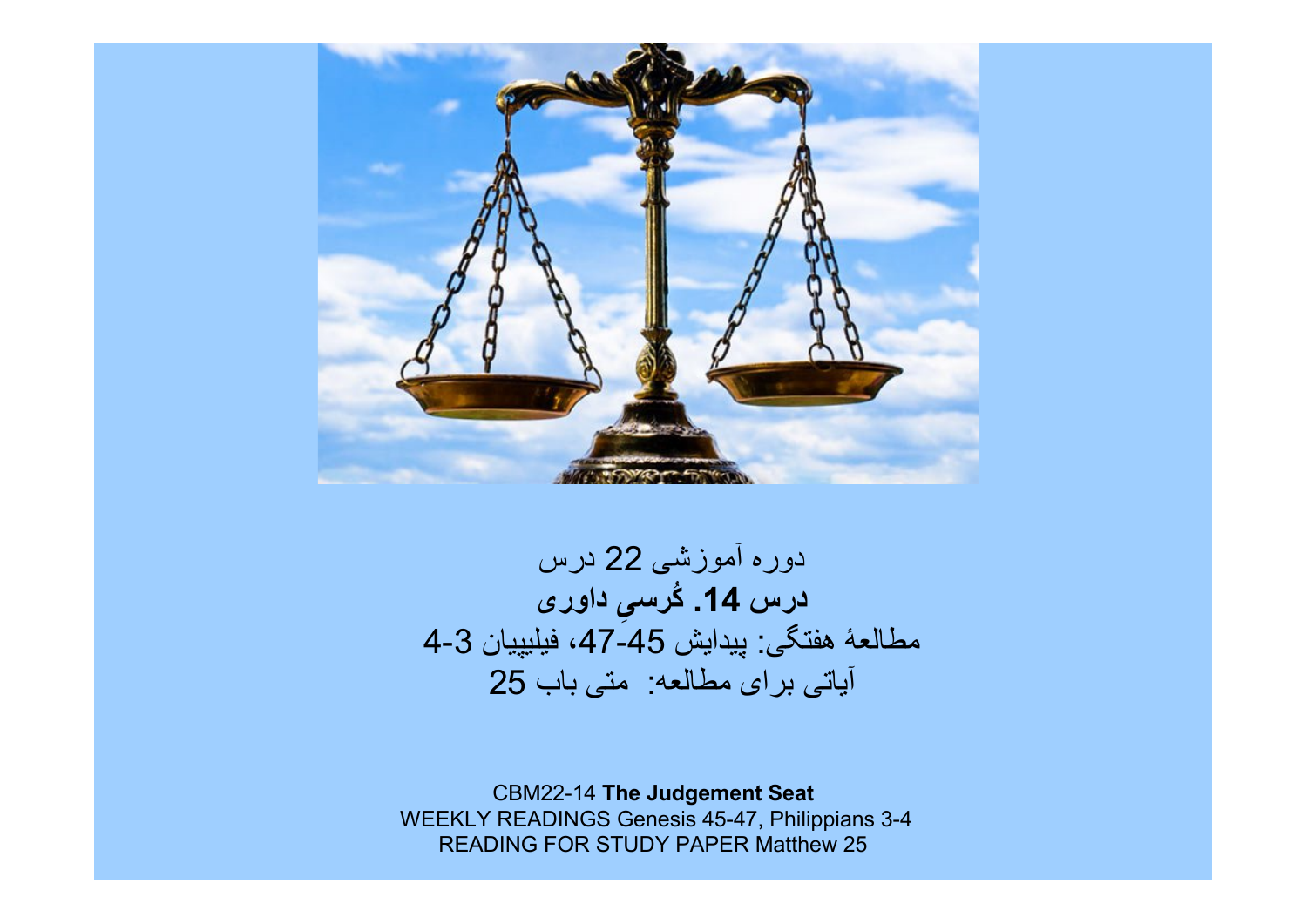#### Judas betrayed Jesus



On the night that Judas betrayed Him, the Lord Jesus gave him one last warning: "Woe to that man by whom the Son of man is betrayed! Good were it for that man if he had never been born" (Mark, chapter 14, verse 21).

By betraying his master, Judas had deliberately turned against the Lord Jesus, and chosen the way of wickedness.

# يهودا به عيسی خيانت کرد

خداوند عيسی آخرين اخطار را به يهودا در شبی که او به عيسی خيانت کرد، داد: "ا ّما وای به حال کسی که پسر انسان به دست او تسليم می شود. برای آن شخص بهتر بود كه اصلاً به دنیا نمی آمد" (مرقس، باب ،14 آيۀ 21).

يهودا با خيانت به استاد خود، بطور عمدی به مخالفت با خداوند عيسی اقدام کرد و راه شرارت را در پيش گرفت.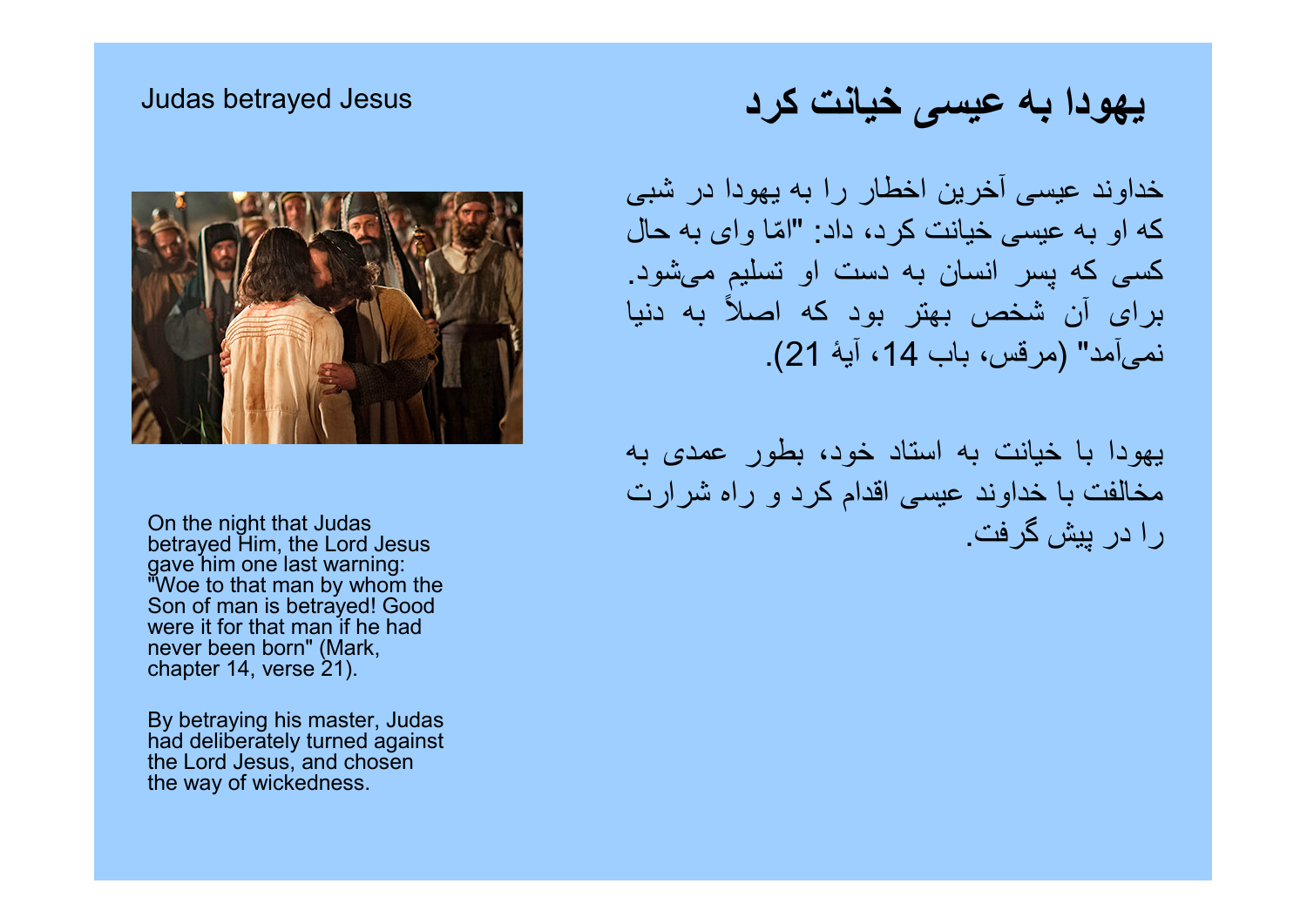### Judas – an example of judgement



There have been men in every generation who have willfully turned away from the Lord and chosen the way of wickedness. They have to bear the responsibility of living darkness rather than light. They deserve a severe judgement.

That is why Jesus said of Judas, "Good were it for that man if he had never been born."

يهودا – مثالی از داوری

هميشه در هر نسلی، شخصی بوده که عمداً راه مخالفت با خداوند را انتخاب کرده است. آنها بايد مسئوليت اينکه زندگی در تاريکی را به جای زندگی در نور ترجيح داده اند، به عهده بگيرند. آنها لايق داوری سخت گيرانه هستند.

به همين دليل است که عيسی به يهودا گفت: "برای آن شخص بهتر بود كه اصلاً به دنيا نمیآمد"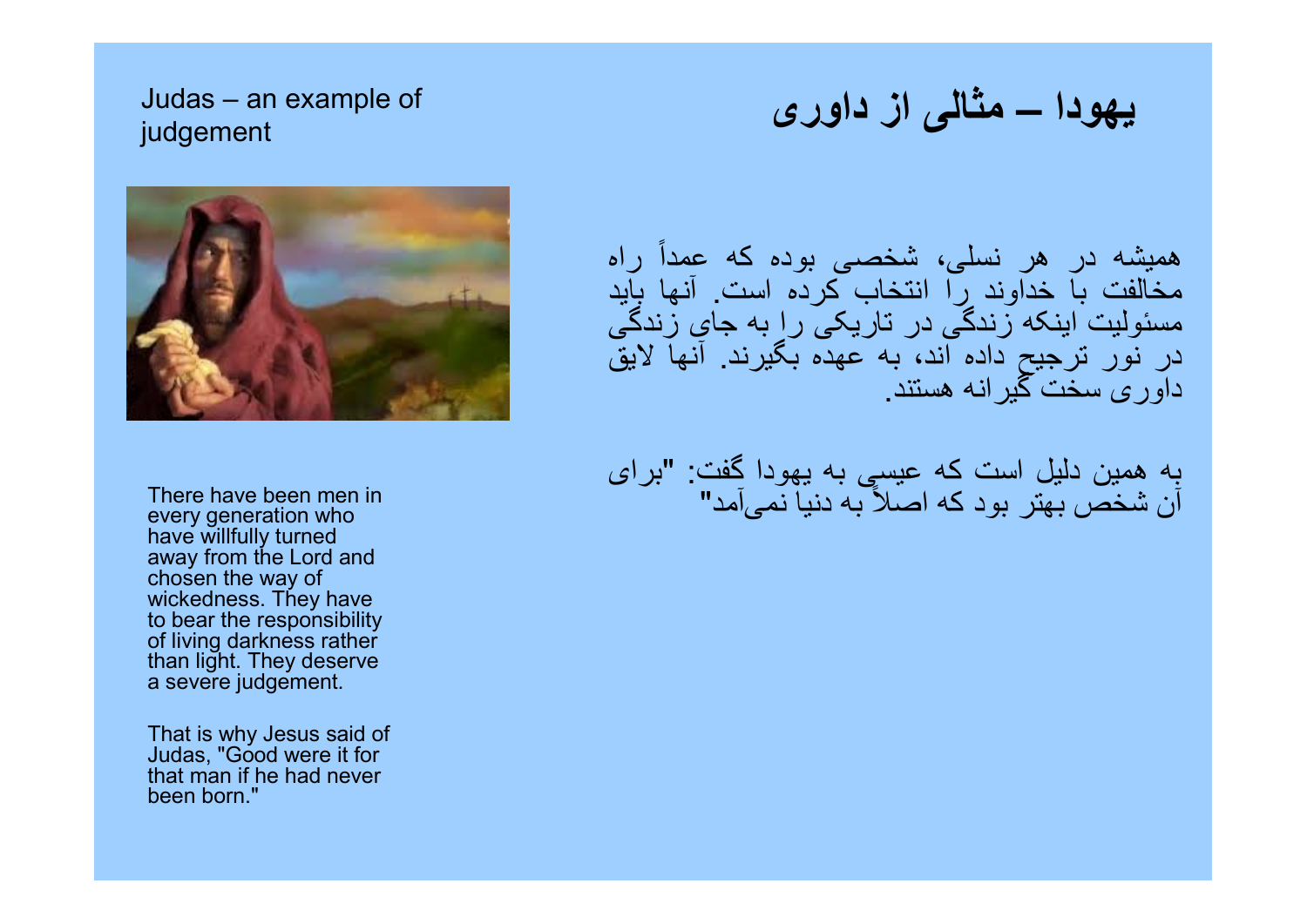#### There must be a judgement

If we think about this, we shall see the need for a judgement after the resurrection. God is loving; but He is also just and upright. He could not give eternal life to men and women who had despised His love, and who knowing that Jesus had died for them - made no effort to serve and obey Him.

So Paul tells us, in Romans, chapter 14, verse 10. "We shall all stand before the judgement seat of Christ."

And again in II Corinthians, chapter 5, verse 10: "We must all appear before the judgement seat of Christ; that every one may receive the things done in his body, according to that he hath done, whether it be good or bad."

# يک داوری بايد در کار باشد

اگر به اين موضوع فکر کنيم، به نتيجه می رسيم که پس از رستاخيز، يک داوری نياز است. خدا با محبت، راست و درست است. اما او نمی تواند حيات جاودان را به کسانی بدهد که محبت او را حقير می شمرند، و با آگاهی از اينکه عيسی خود را برای آنها فدا کرد، باز هم برای خدمت و اطاعت او تلاش نمی کنند.

پولس به ما در روميان باب ،14 آيۀ 10 می گويد، "زانرو که همه پيش مسند مسيح حاضر خواهيم شد"

و باز هم در دوم قرنتيان، باب 5، آيۀ 10: "زيرا لازم است كه همه ما پيش مسند مسيح حاضر شويم تا هرکس اعمال بدنی خود را بيابد، بحسب آنچه کرده باشد، چه نيک چه بد."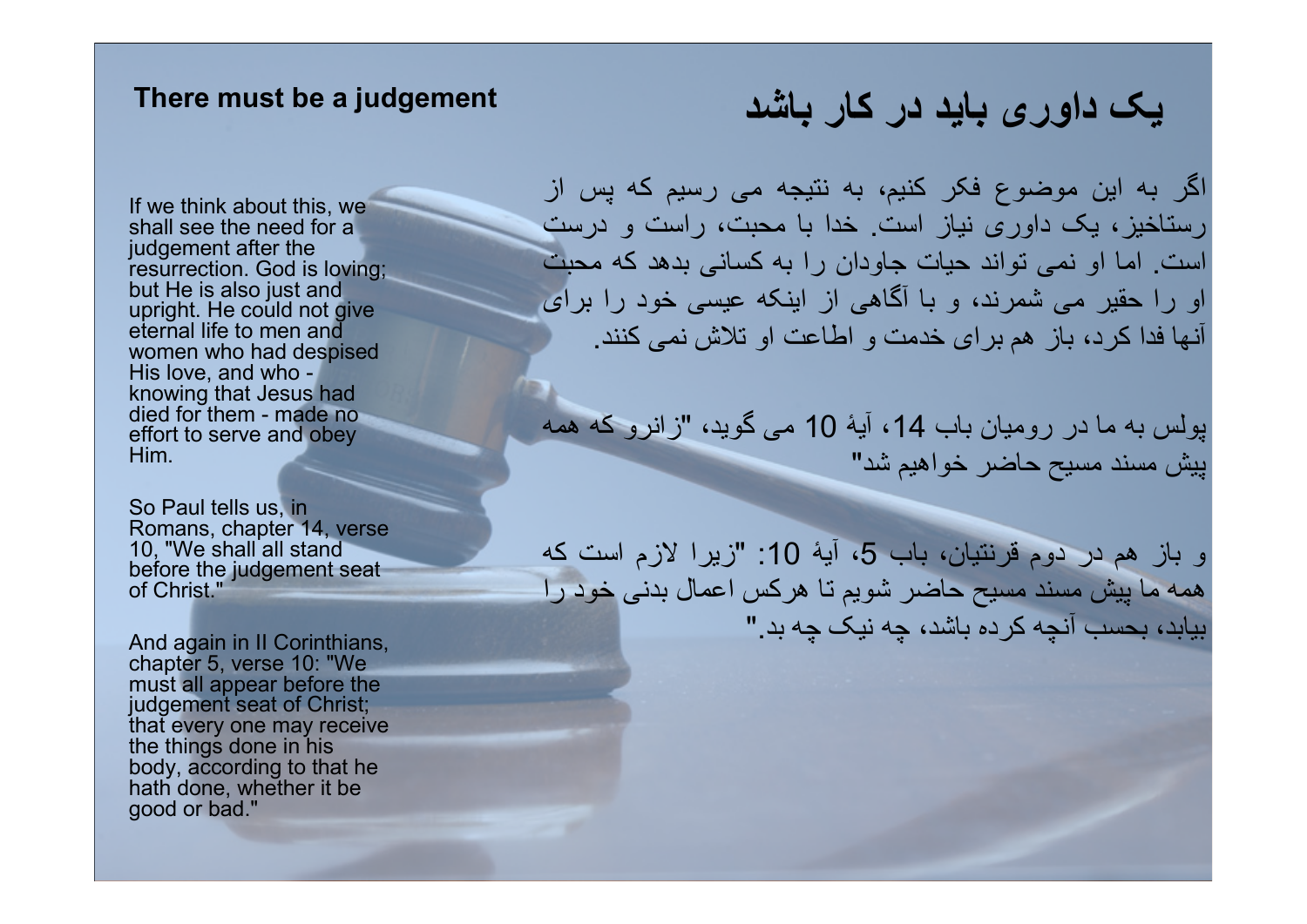#### Come inherit the kingdom

- When Jesus comes again, He will raise the dead, and gather together those of His followers who are living at that time. There will be a time of judgement.
- After the judgement, those who have been accepted will be given eternal life, and Jesus will say to them, as we read in Matthew, chapter 25, verse 34, "Come, ye blessed of My Father, inherit the kingdom prepared for you from the foundation of the world."

• وقتی عيسی دوباره بيايد، مرده ها را بلند خواهد کرد و آنها را همراه با پيروانش که در آن زمان زنده هستند، جمع خواهد کرد. و زمانی برای داوری خواهد بود.

يک داوِر عادل

• پس از انجام داوری، به کسانی که پذيرفته می شوند، حيات جاودان عطا خواهد شد، همانطور که در متی، باب ،25 آيۀ 34 می خوانيم: "ای کسانی که از جانب پدر من بركت يافته ايد! بياييد و وارث سلطنتی شويد كه از ابتدای آفرينش عالم برای شما آماده شده است."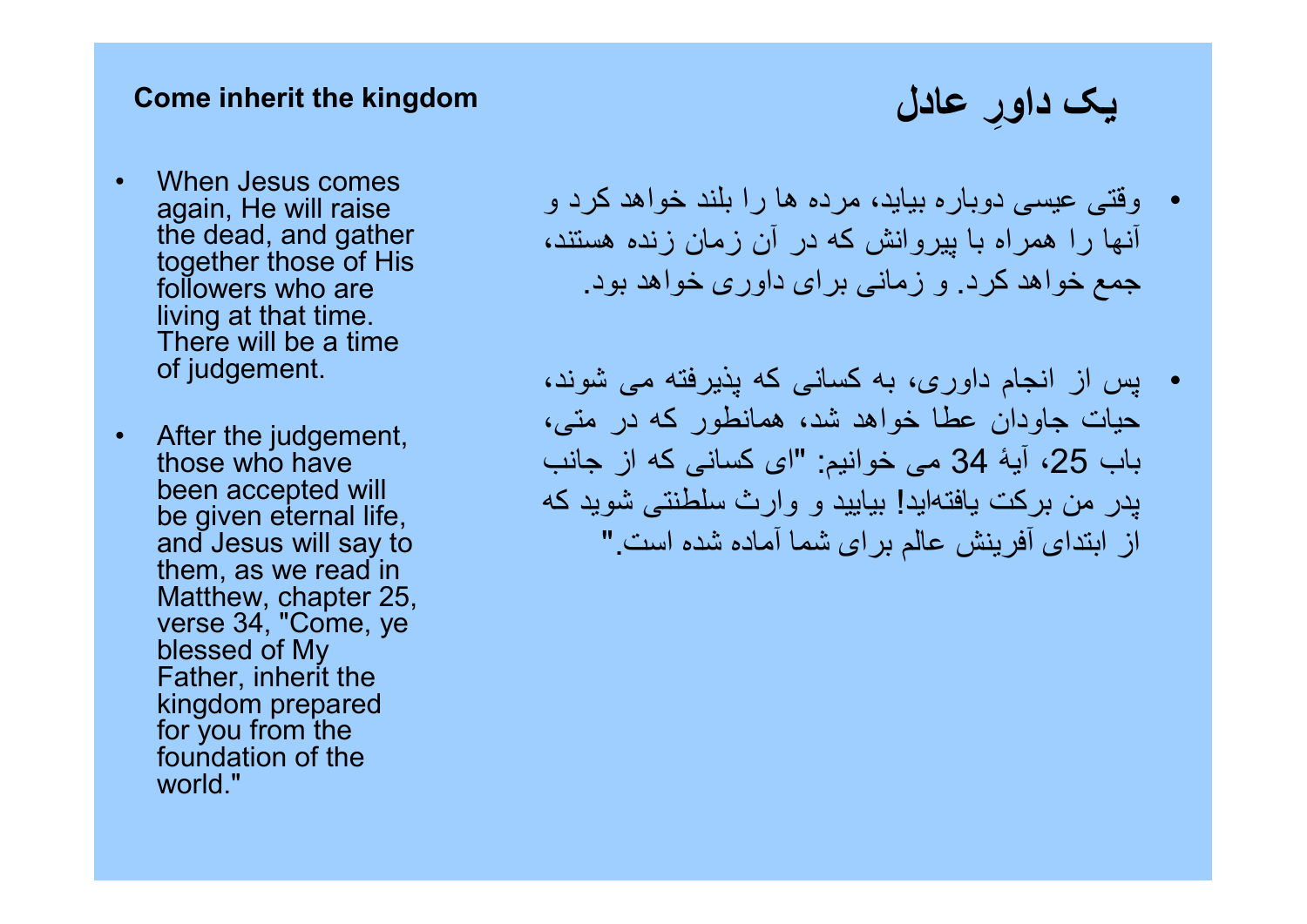## A righteous judge

Jesus Himself will be the judge. In John, chapter 5, verses 28- 30, where Jesus is speaking of the resurrection, we read,

"...the hour is coming, in the which all that are in the graves shall hear His voice, "And shall come forth; they that have done good, unto the resurrection of life; and they that have done evil, unto the resurrection of damnation. I can of mine own self do nothing: as I hear, I judge: and My judgement is just; because I seek not mine own will, but the will of the Father which hath sent Me."

عيسی خودش داور خواهد بود. در يوحنا باب 5، آيۀ 28-30، دربارۀ زمانی که عيسی دربارۀ رستاخيز صحبت می کند، می- خوانيم:

يک داور ِی عادلانه

"از اين تع ّجب نكنيد، زيرا زمانی خواهد آمد كه همۀ مردگان صدای او را خواهند شنيد و از قبرهای خود بيرون خواهند آمد. نيكوكاران برای حيات خواهند برخواست و گناهكاران برای محکوميّت. من از خود نمی توانم کاری انجام بدهم بلكه طبق آنچه كه می شنوم قضاوت می کنم و قضاوت من عادلانه است، زيرا در پی انجام خواسته های خود نيستم، بلكه انجام ميل پدری كه مرا فرستاده است"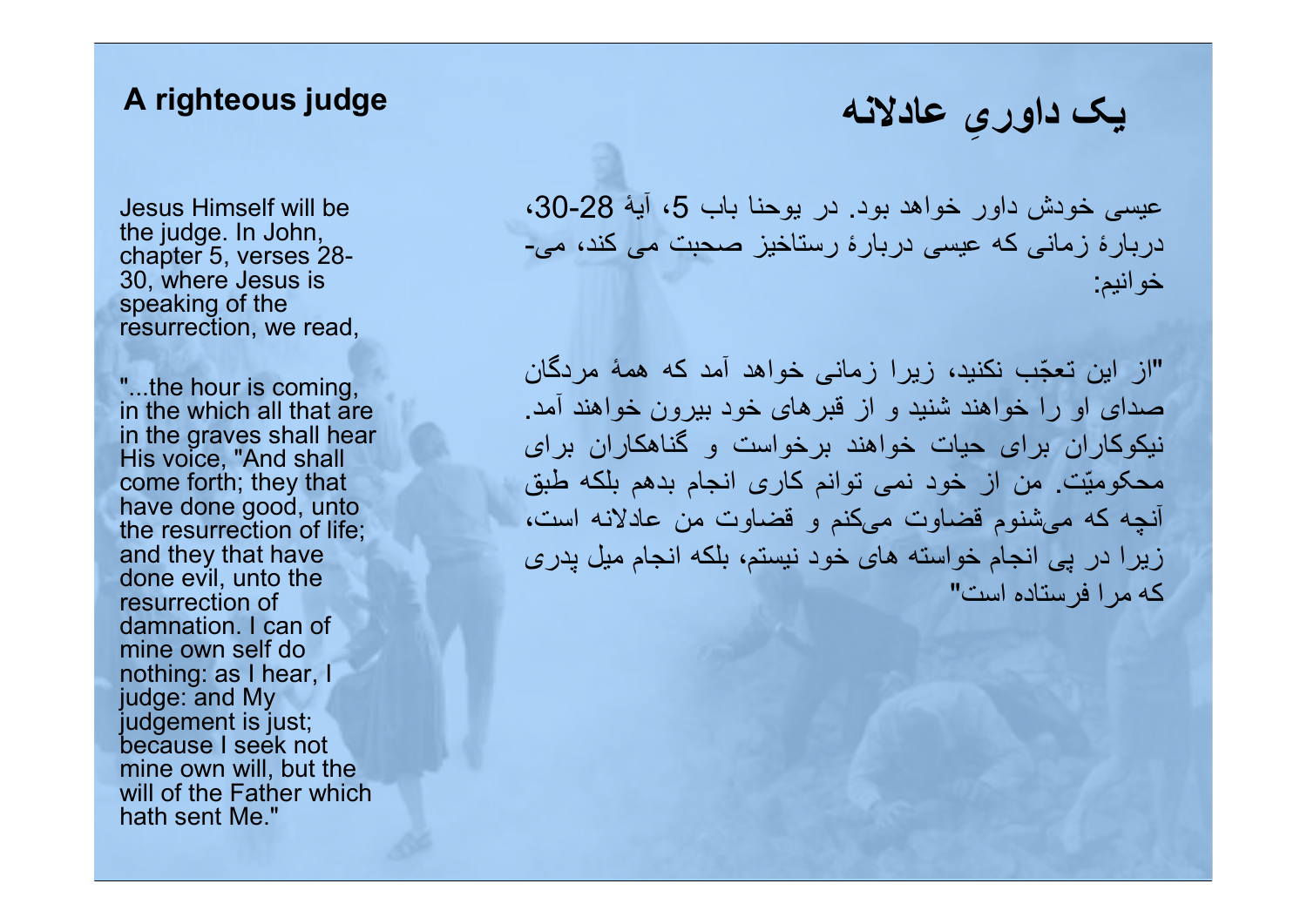#### Jesus the fair judge

- He will judge with the wisdom that God has given Him. We read in Isaiah, chapter 11, verse 3-4. "He shall not judge after the sight of His eyes, neither reprove after the hearing of His ears. "But with righteousness shall He judge the poor, and reprove with equity for the meek of the earth."
- Men can only judge by what they see and hear; but the Lord Jesus will know the hearts of men, and He will make no mistakes in His judgement.

# عيسی داوری منصف بود

- او با حکمتی که خدا به او داده است، داوری خواهد کرد. در اشعيا باب 11، آيۀ 3-4 می خوانيم: "وخوشی او در ترس خداوند خواهد بود و موافق رويت چشم خود داوری نخواهد کرد و بر وفق سمع گوشهای خويش تنبيه نخواهد نمود، بلکه مسکينان را به عدالت داوری خواهد کرد و به جهت مظلومان زمين براستی حکم خواهد نمود."
- انسانها تنها می توانند ديگران را با ديده ها و شنيده های خود قضاوت کنند، اما خداوند عيسی از دلهای انسانها با خبر بوده و در داوری او هيچ خطايی نخواهد بود.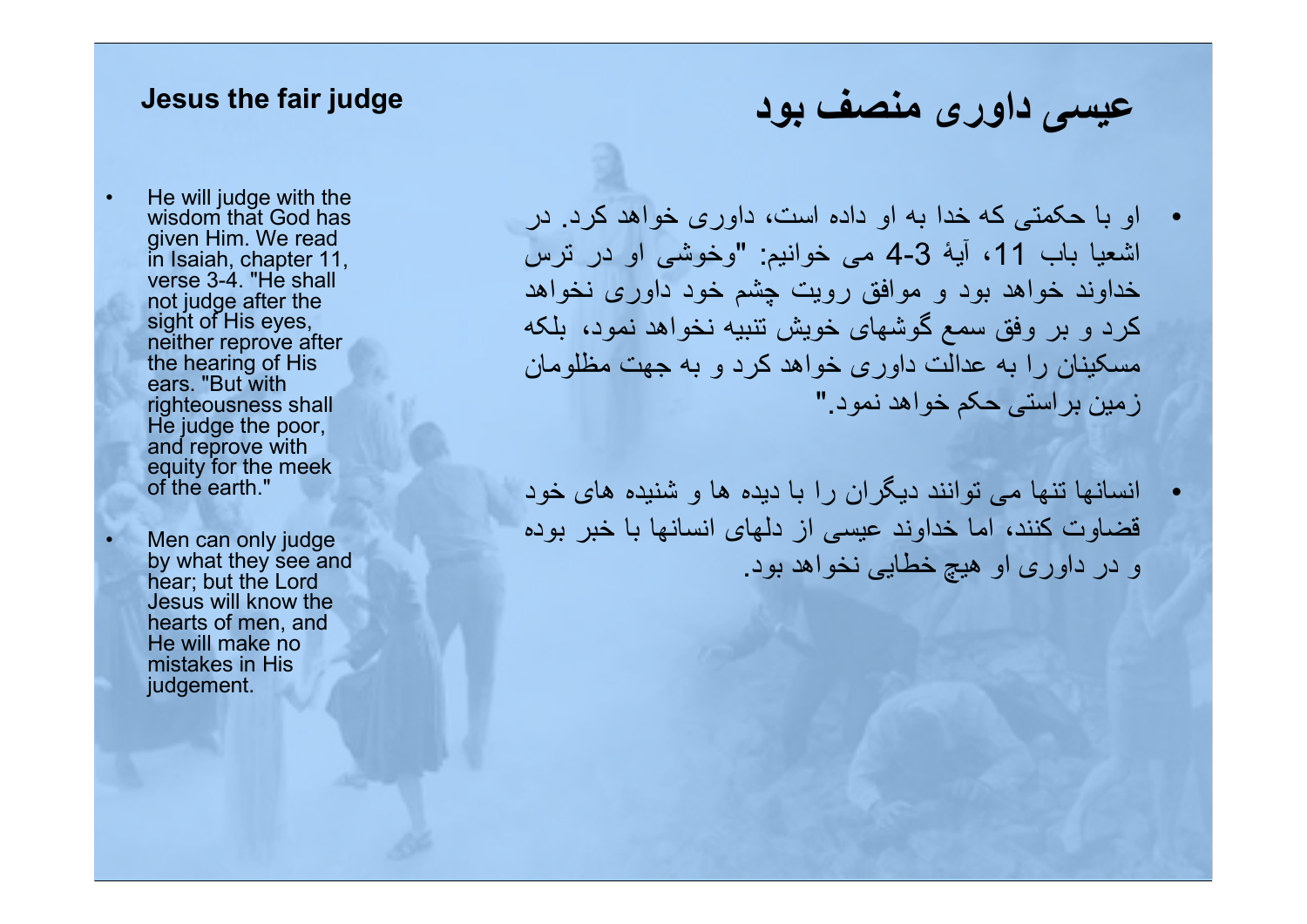### Who will be at the Judgement seat?

- Those who have accepted God´s gracious offer of life, and who have been baptised into Christ, will be gathered to the judgement seat of Christ. But they will not be the only ones. There will be faithful men of Old Testament times as well.
- And, of course, there will be some who have not been faithful. We read in Hebrews, chapter 10, verses 26-27, "For if we sin wilfully after that we have received the knowledge of the truth, there remaineth no more sacrifice for sins, "But a certain fearful looking for of judgement and fiery indignation, which shall devour the adversaries."

# جایگاه داور ی از آنِ کیست؟

- آن دسته از کسانی که فيض خدا را در زندگی خود پذيرفته اند، و در مسيح تعميد گرفته اند، در حضور مسيح جمع خواهند شد تا مسيح آنها را داوری کند. اما تنها آنها نيستند که در حضور مسيح برای داوری شدن حاضر می گردند بلکه افراد با ايمانی نيز در زمان عهد عتيق نيز وجود داشته اند.
- علاوه بر اين، افراد بی ايمان نيز هستند که بايد داوری شوند. در عبرانيان باب 10، آيۀ 26-27 می خوانيم: "زيرا اگر ما پس از شناخت كامل حقيقت، عمداً به گناه خود ادامه دهيم، ديگر هيچ قربانی ای برای گناهان ما باقی نمی ماند! بلكه فقط دورنمای وحشتناک روز داوری و خشم مهلک الهی كه دشمنان خدا را می سوزاند، در انتظار ماست"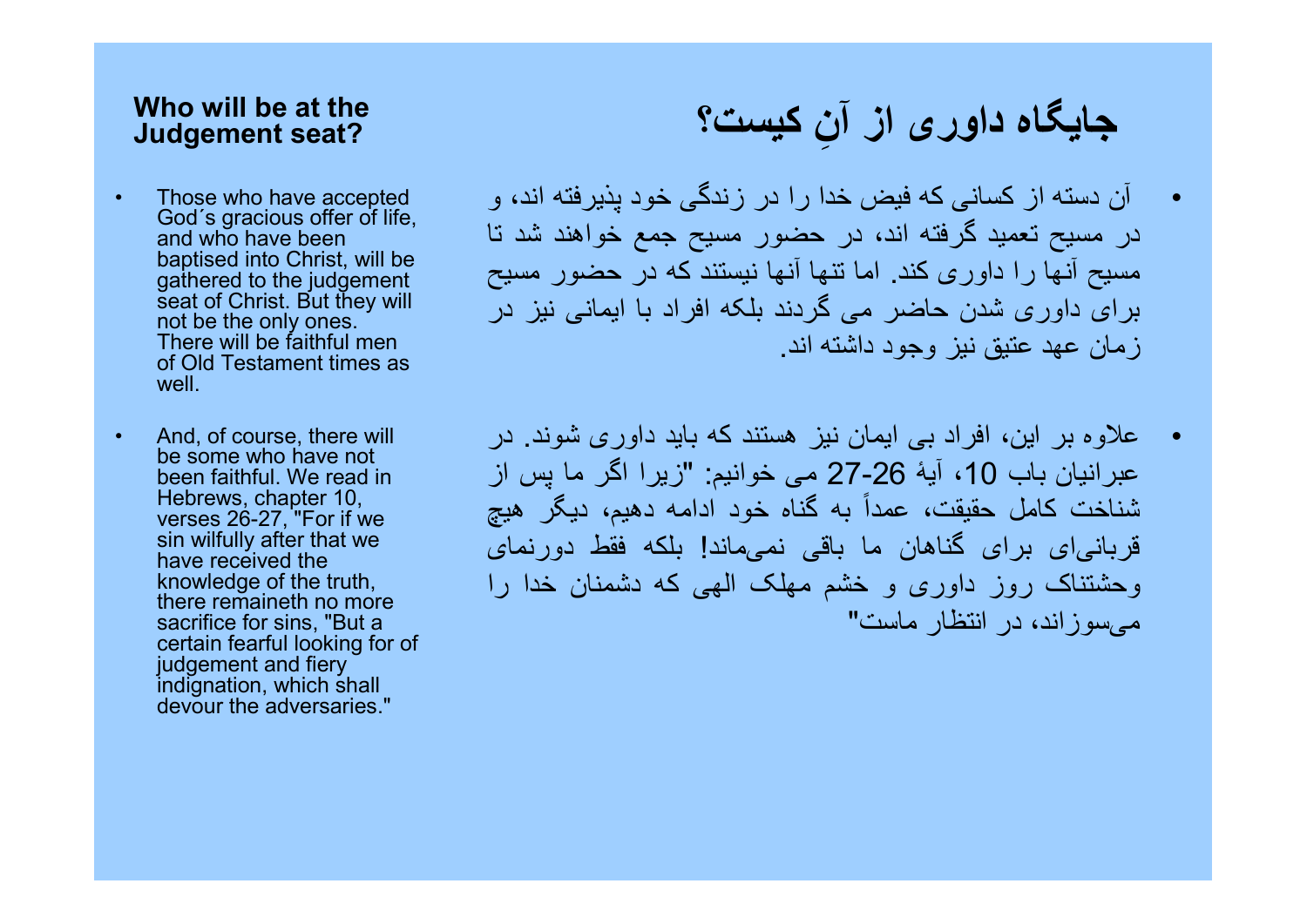### Those who never knew about God

Those who have never known about the true God, and His Son Jesus Christ, will not be raised to judgement.

You may remember the verses in Psalm 49, verse 19-20, which say of such a man, "He shall go to the generation of his fathers; they shall never see light. "Man that is in honour, and understandeth not, is like the beasts that perish."

(If you read Isaiah, chapter 26, verses 13-14, you will see that the same thing is taught there, too.)

کسانی که هرگز خدا را نشناختند

کسانی که هرگز خدای حقيقی و پسر او عيسی مسيح را نشناختند، برای داوری برخيزانده نخواهند شد.

آيۀ حتما 20-19 مزمور49 را به ياد داريد که دربارۀ مردی ً می گويد که: "سرانجام به جايی که اجدادش رفته اند خواهد شتافت و در ظلمت ابدی ساکن خواهد شد. آری، انسان با وجود تمام فرّ و شکوهش، سرانجام مانند حيوان میميرد."

(اگر اشعيا باب ،26 آيۀ 14-13 را بخوانيد، خواهيد ديد که تعليمی مشابه با اين داده است.)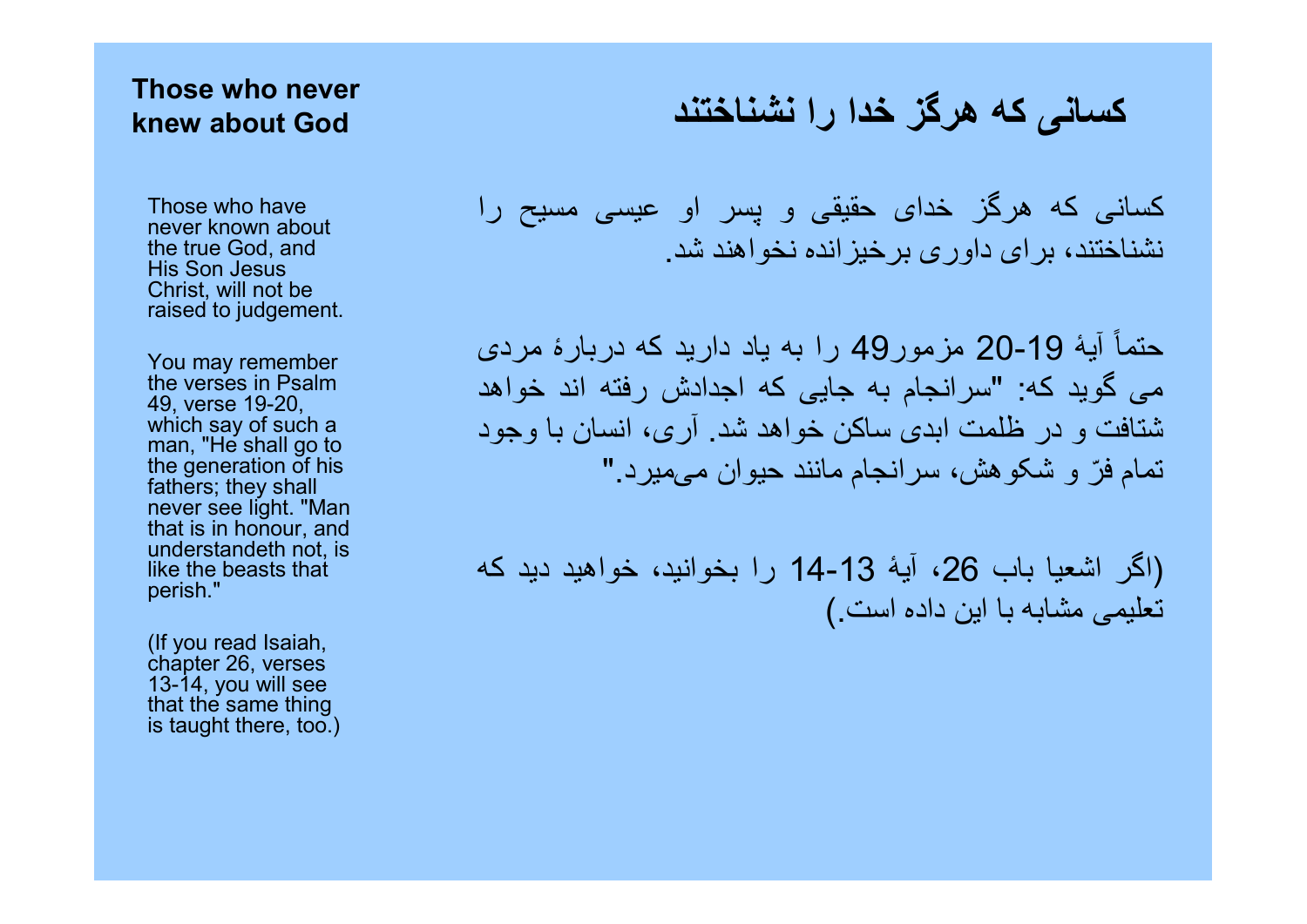#### What will happen to those who are rejected?

We have seen that those who come before the Judgement Seat of Christ will be divided into two classes. Christ will accept some, and reject others. He will give eternal life to those He accepts. But what will happen to those who are rejected? What will their punishment be? We do not know all the details of their punishment. But some things are quite certain.

First, they will be made to see how foolish they have been; they will realise what they have lost; and this will cause them agony of mind. Jesus said of such people: "There shall be weeping and gnashing of teeth, when ye shall see Abraham, and Isaac, and Jacob, and all the prophets, in the kingdom of God - and you yourselves thrust out!" (Luke, chapter 13, verse 28).

# کسانی که پذيرفته نمی شوند، چه خواهند شد؟

- ديديم که کسانی که برای داوری به حضور مسيح می آيند، به دو گرده تقسيم خواهند شد. مسيح بعضی را خواهد پذيرفت و بقيه را رد خواهد کرد. او به کسانی که آنها را پذيرفته است، حيات جاودان خواهد بخشيد. اما بر سر کسانی که رد شده اند چه خواهد آمد؟ مجازات آنها چه خواهد بود؟
- ما همۀ جزئيات مجازات آنها را نمی دانيم، اما بعضی از آنها کاملاً مشخص هستند. آنها نخست درک می کنند که چه اندازه نادان بوده اند. و متوجه می شوند که از بين رفته اند و اين باعث درد و رنج ذهن آنها خواهد شد. عيسی گفت چنين افرادی: " آنگاه وقتی ببينيد که ابراهيم و اسحاق و يعقوب و همه انبياء در ملکوت خدا هستند و خودتان بيرون مانده ايد، از شدت ناراحتی خواهيد گريست و لبهايتان را خواهيد گزيد" (لوقا باب 13، آيۀ 28)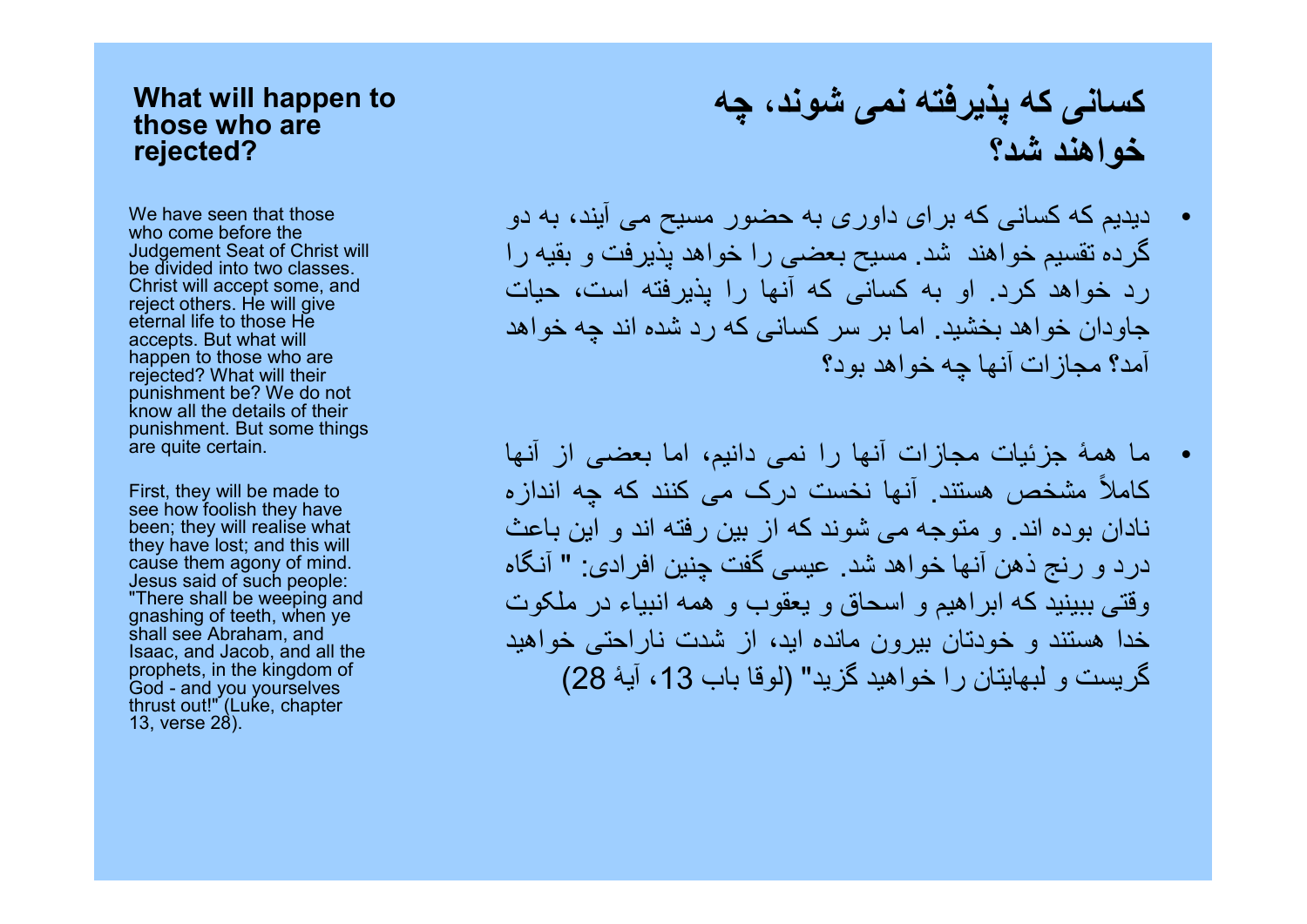### Separating wheat and weeds



Finally, they will be completely destroyed. Jesus likened the judgement to a harvest, where the good corn is separated from useless weeds. The corn is carefully preserved. But the weeds are destroyed in the farmer´s bonfire. (Matthew, chapter 13, verse 36-43).

# جدايی گندم از علف های هرز

• سرانجام آنها بطور کلی نابود خواهند شد. عيسی داوری را به درو کردن محصول تشبيه می کند که دانه های خوب از علف های هرز جدا شده و دانه ها با دقت نگهداری خواهند شد. اما علف های هرز در آتش بزرگی که کشاورز آماده کرده است، بطور کلی نابود خواهند شد. (متی باب ،13 آيۀ 43-36).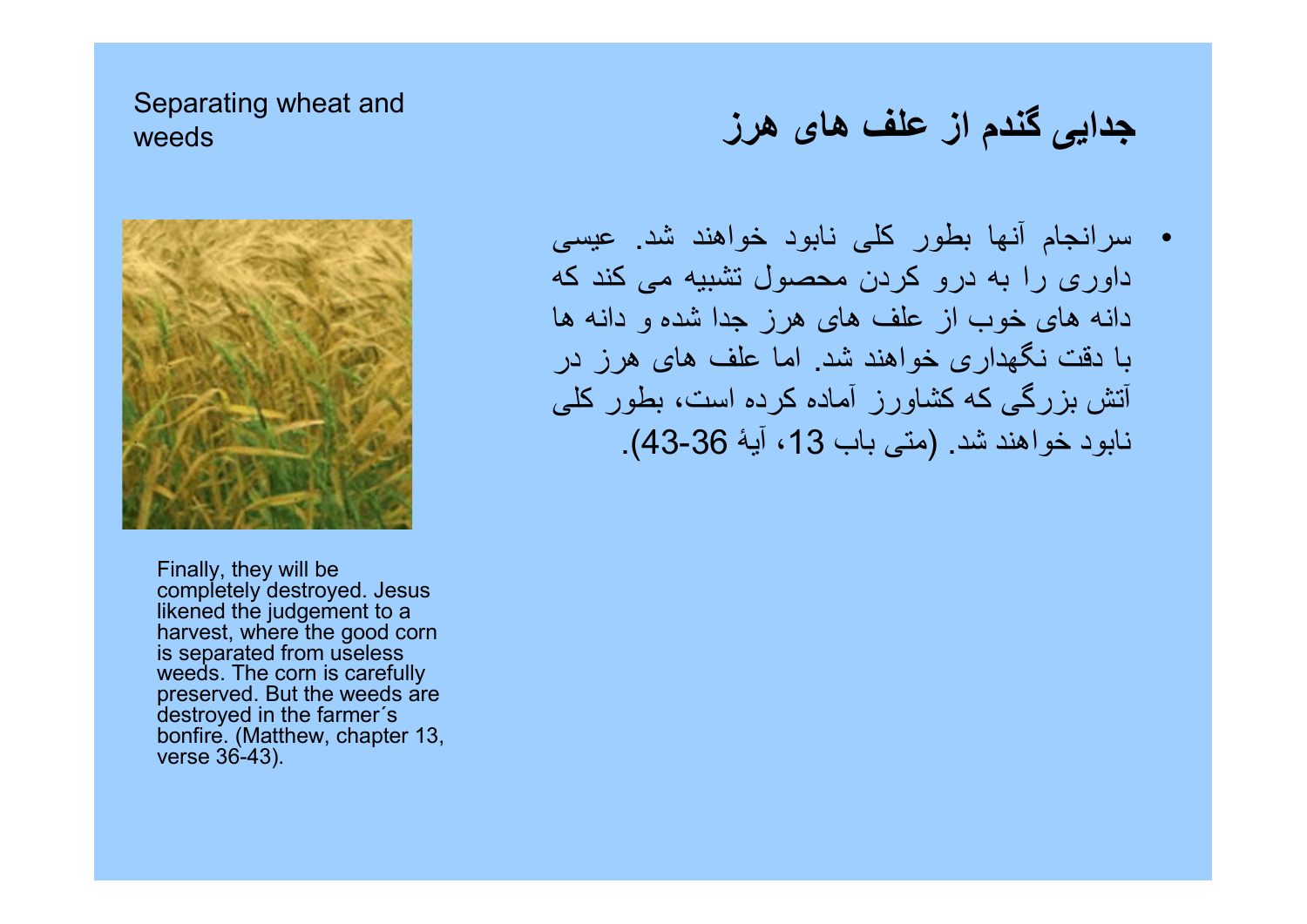### Everlasting destruction



Paul taught the same thing very plainly:

"The Lord Jesus shall be revealed from heaven with His mighty angels, "In flaming fire taking vengeance on them that know not God, and that obey not the gospel of our Lord Jesus Christ: "Who shall be punished with everlasting destruction from the presence of the Lord, and from the glory of His power" (II Thessalonians, chapter 1, verses 7-9).

هلاکت جاودانی

- پولس مشابه اين را بطور بسيار ساده ای به ما می آموزد:
- "و به شما كه رنج و آزار می بينيد و همچنين به ما آسودگی خواهد بخشيد. اين كار در روزی كه عيسی خداوند از آسمان با فرشتگان توانای خود در آتشی فروزان ظهور كند، انجام خواهد گرفت و به آنانی كه خدا را نمی شناسند و انجيل خداوند ما عيسی را رد می کنند، كيفر خواهد داد. آنان كيفر هلاكت جاودانی و دوری از حضور خداوند و محروميّت از جلال قدرت او را خواهند ديد " (دوم تسالونيکيان، باب 1، آيۀ 7-9).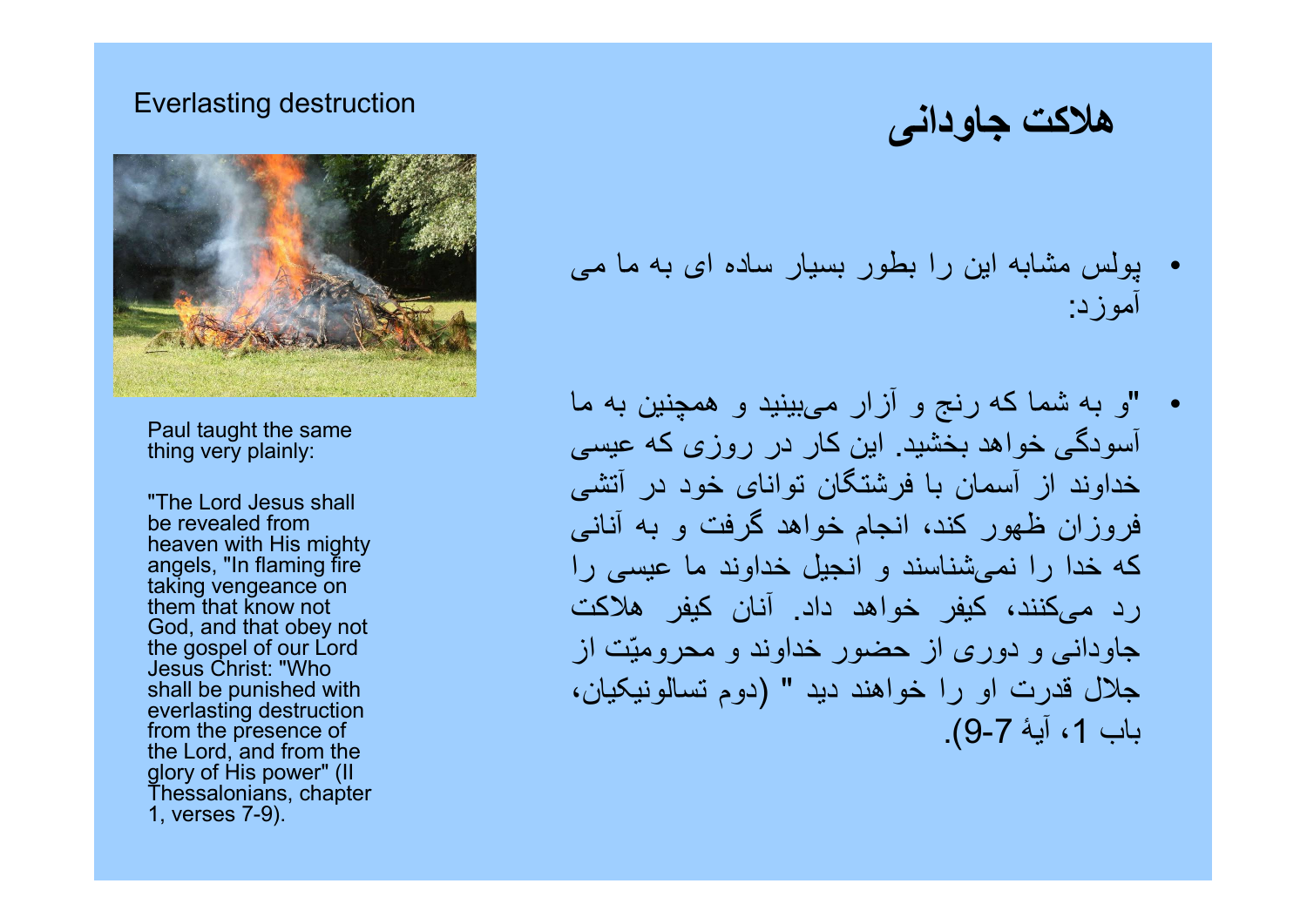### Love or fear

There are some passages which seem to warn us not to be too confident about our position at the judgement; whereas other scriptures seem to encourage us to be brimful of confidence.

• There is no contradiction. We must have no confidence - in ourselves; we must have unbounded confidence - in the saving power of God.

• عباراتی هستند که می خواهند ما را اخطار دهند که به خود در قضاوت کردن ديگران مطمئن نباشيم. درحاليکه در بخشهای ديگر کتاب، تشويق به اينکه بايد سرشار از اعتماد و اطمينان باشيم، به چشم می خورد.

• هيچ تناقضی در اين ميان نيست. ما نبايد به خودمان اطمينان داشته باشيم، بلکه بايد اطمينانی بی انتها به قدرت نجات بخش خدا داشته باشيم.

محبت يا ترس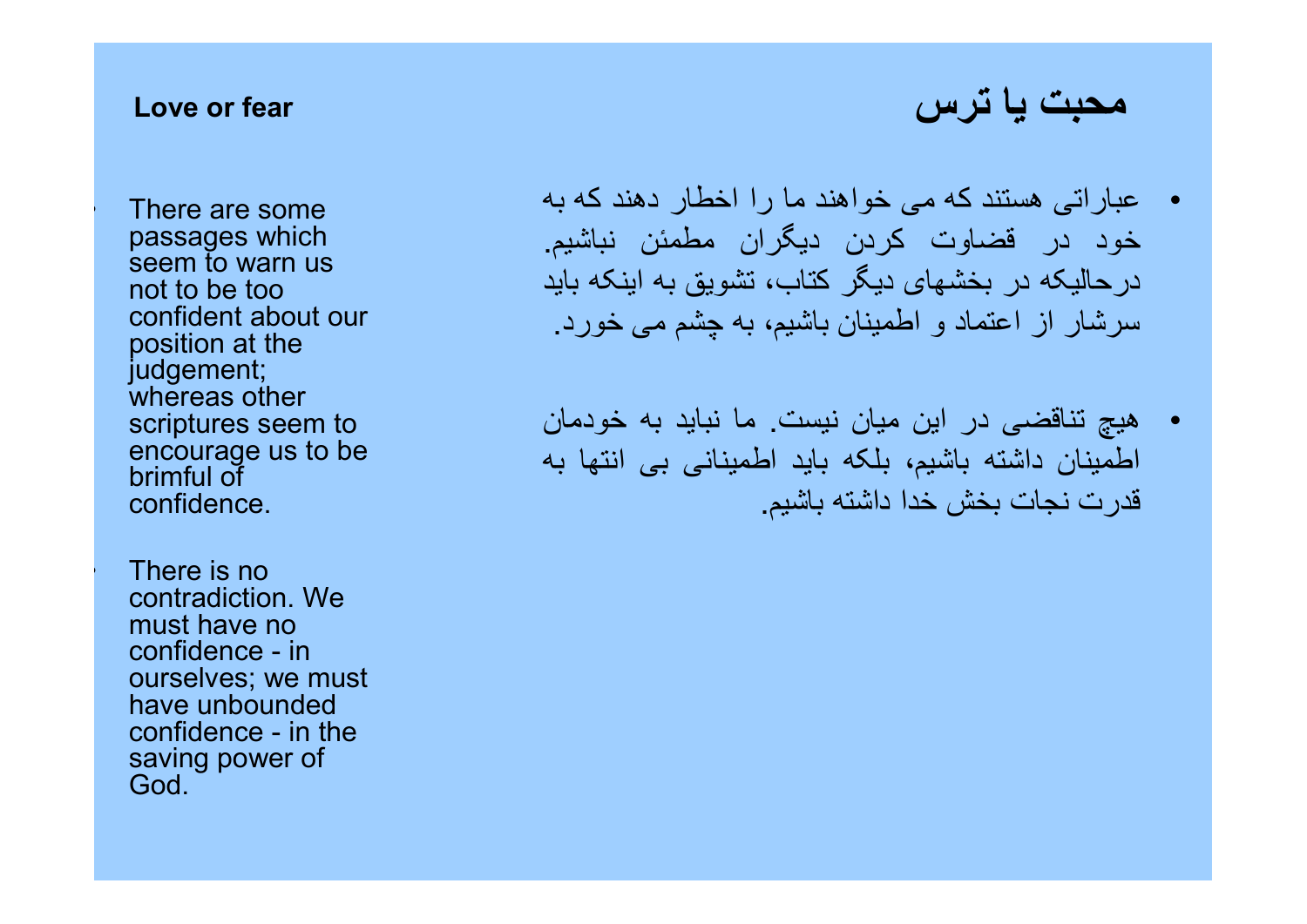### No fear in love



- Though we may begin by being afraid of God, we shall gradually learn to love Him and trust Him completely. And so John says: "Herein is our love made perfect, that we may have boldness in the day of judgement" (I John, chapter 4, verse 17).
- "There is no fear in love; but perfect love casteth out fear" (I John, chapter 4, verse 18).

# در محبت، ترس نيست

- هرچند ممکن است با ترس از خدا شروع کنيم اما به تدريج، محبت و اعتماد به او را خواهيم آموخت. و چنان که يوحنا می- گويد: " به اين وسيله محبّت در ما به كمال رسيده است تا در روز داوری اعتماد داشته باشيم، زيرا زندگی ما مانند زندگی او در اين جهان است" (اول يوحنا، باب 4، آيۀ 17).
- " در محبت ترس نيست بلکه محب ِت کامل، ترس را بيرون می اندازد" (اول يوحنا، باب ،4 آيۀ .(18